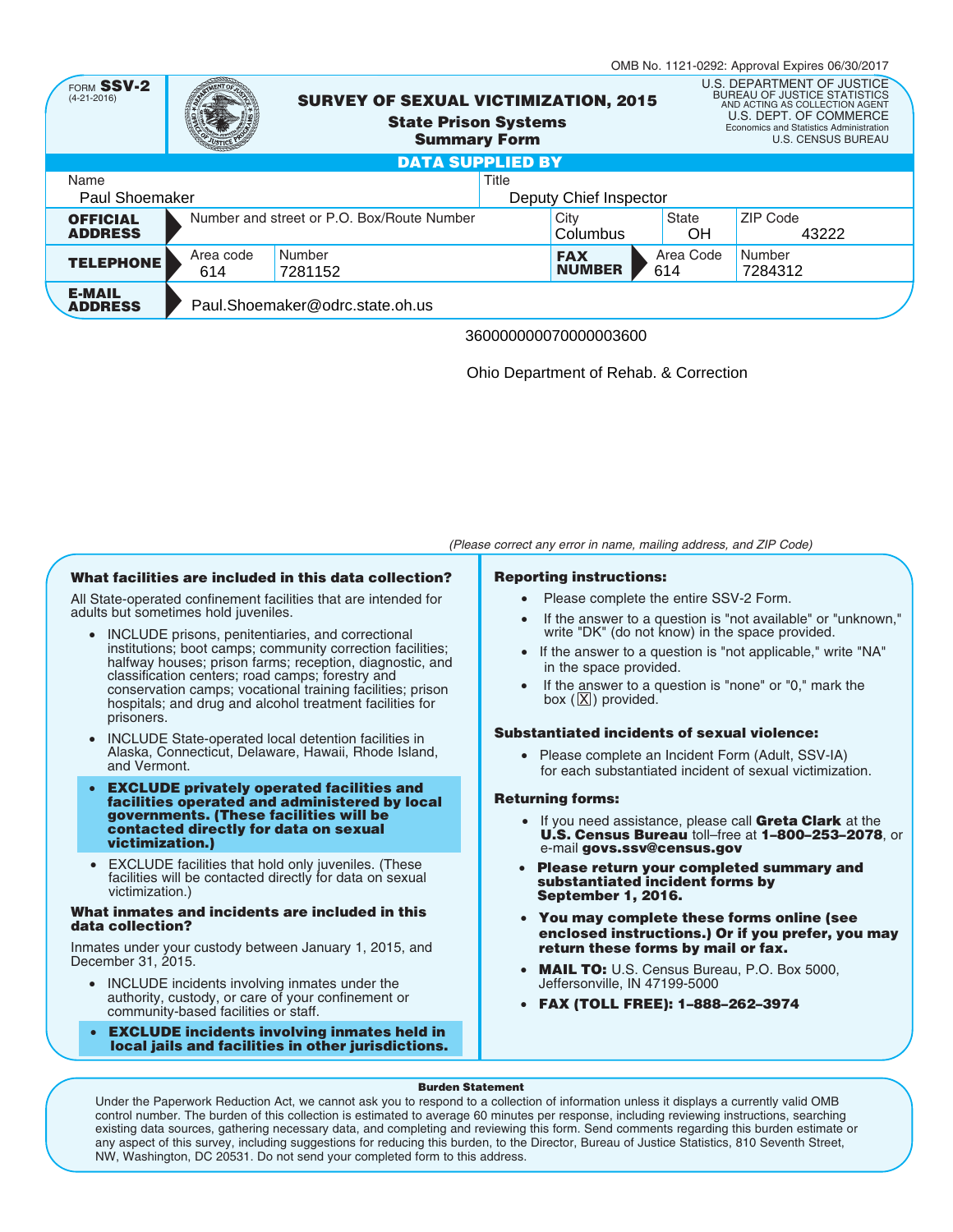# **Section I – INMATE–ON–INMATE SEXUAL VICTIMIZATION**

# **DEFINITIONS**

The survey utilizes the definition of "sexual abuse" as provided by 28 C.F.R. §115.6 in the *National Standards to Prevent, Detect, and Respond to Prison Rape* (under the Prison Rape Elimination Act of 2003). For purposes of SSV, sexual abuse is disaggregated into three categories of inmate-on-inmate sexual victimization. These categories are:

# **NONCONSENSUAL SEXUAL ACTS**

Sexual contact of any person without his or her consent, or of a person who is unable to consent or refuse;

# **AND**

• Contact between the penis and the vulva or the penis and the anus including penetration, however slight;

# **OR**

• Contact between the mouth and the penis, vulva, or anus;

### **OR**

• Penetration of the anal or genital opening of another person, however slight, by a hand, finger, object, or other instrument.

# **ABUSIVE SEXUAL CONTACT**

Sexual contact of any person without his or her consent, or of a person who is unable to consent or refuse;

#### **AND**

- Intentional touching, either directly or through the clothing, of the genitalia, anus, groin, breast, inner thigh, or buttocks of any person.
- EXCLUDE incidents in which the contact was incidental to a physical altercation.

# **SEXUAL HARASSMENT**

Repeated and unwanted sexual advances, requests for sexual favors, or verbal comments, gestures, or actions of a derogatory or offensive sexual nature by one inmate directed toward another.

#### **1. Does your State prison system record allegations of inmate-on-inmate NONCONSENSUAL SEXUAL ACTS?**

- **01**  $\overline{Y}$  Yes → **a.** Do you record all reported **occurrences, or only substantiated ones?**
	- 01 **ビ** All
	- 02 Substantiated only

#### **b. Do you record attempted NONCONSENSUAL SEXUAL ACTS or only completed ones?**

- 02∟ Completed only
- No ➔ *Please provide the definition used by your* 02 *State prison system for inmate-on-inmate NONCONSENSUAL SEXUAL ACTS in the space below. Use that definition to complete Items 2 and 3.*
- **2. Between January 1, 2015, and December 31, 2015, how many allegations of inmate-on-inmate NONCONSENSUAL SEXUAL ACTS were reported?**

- If an allegation involved multiple victimizations, count only once.
- Exclude any allegations that were reported as consensual.
- **3. Of the allegations reported in Item 2, how many were —** *(Please contact the agency or office responsible for investigating allegations of sexual victimization in order to fully complete this form.)*
	- **a. Substantiated** ......  $\Box$  None 2
		- The event was investigated and determined to have occurred, based on a preponderance of the evidence (28 C.F.R. §115.72).

| 01 $\Box$ All                                                                                                                                                                                                        |     |             |  |  |  |
|----------------------------------------------------------------------------------------------------------------------------------------------------------------------------------------------------------------------|-----|-------------|--|--|--|
| 02 Substantiated only                                                                                                                                                                                                |     |             |  |  |  |
| b. Do you record attempted<br><b>NONCONSENSUAL SEXUAL A</b><br>or only completed ones?                                                                                                                               |     |             |  |  |  |
| $_{01}$ $\sim$ Both attempted and completed                                                                                                                                                                          |     |             |  |  |  |
| <sub>02</sub> □ Completed only                                                                                                                                                                                       |     |             |  |  |  |
| $_{02}$ No $\rightarrow$ Please provide the definition used by your<br>State prison system for inmate-on-inmate<br>NONCONSENSUAL SEXUAL ACTS in the<br>space below. Use that definition to comple<br>Items 2 and 3.  |     |             |  |  |  |
|                                                                                                                                                                                                                      |     |             |  |  |  |
| Between January 1, 2015, and December 31, :<br>how many allegations of inmate-on-inmate<br><b>NONCONSENSUAL SEXUAL ACTS were report</b>                                                                              |     |             |  |  |  |
| <b>Number reported</b>                                                                                                                                                                                               | 116 | $\Box$ None |  |  |  |
| If an allegation involved multiple victimizations,<br>$\bullet$<br>count only once.                                                                                                                                  |     |             |  |  |  |
| • Exclude any allegations that were reported as<br>consensual.                                                                                                                                                       |     |             |  |  |  |
| Of the allegations reported in Item 2, how<br><b>many were</b> — (Please contact the agency or office<br>responsible for investigating allegations of sexual<br>victimization in order to fully complete this form.) |     |             |  |  |  |
| a. Substantiated                                                                                                                                                                                                     | 2   | $\Box$ None |  |  |  |
| The event was investigated and determined to<br>have occurred, based on a preponderance of the<br>evidence (28 C.F.R. §115.72).                                                                                      |     |             |  |  |  |
| b. Unsubstantiated                                                                                                                                                                                                   | 57  | $\Box$ None |  |  |  |
| The investigation concluded that evidence was<br>insufficient to determine whether or not the event<br>occurred.                                                                                                     |     |             |  |  |  |
| c. Unfounded                                                                                                                                                                                                         | 57  | None        |  |  |  |
| The investigation determined that the event did N<br>occur.                                                                                                                                                          |     |             |  |  |  |
| d. Investigation ongoing                                                                                                                                                                                             | O   | <b>None</b> |  |  |  |
| Evidence is still being gathered, processed or eva<br>and a final determination has not yet been made.                                                                                                               |     |             |  |  |  |
| e. TOTAL (Sum of Items                                                                                                                                                                                               | 116 |             |  |  |  |

| c. Unfounded |  |  |  |  |  |
|--------------|--|--|--|--|--|
|              |  |  |  |  |  |

• The investigation determined that the event did NOT occur.

| d. Investigation ongoing |  |
|--------------------------|--|
|                          |  |

• Evidence is still being gathered, processed or evaluated, and a final determination has not yet been made.

- **e. TOTAL** (Sum of Items 116  $\Box$  None 3a through 3d) ........
	- The total should equal the number reported in Item 2.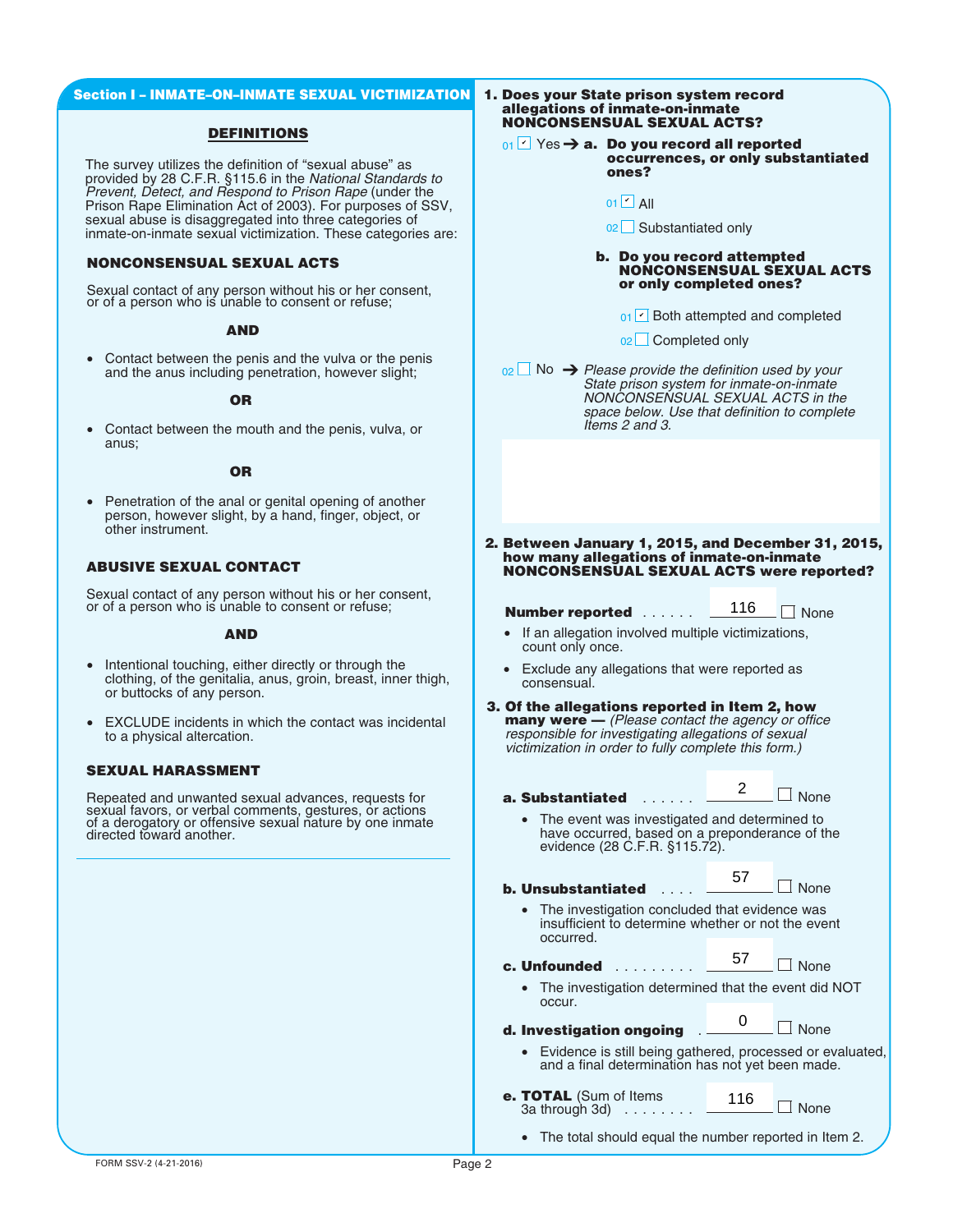| 4. Does your State prison system record                              | 7. Does your State prison system record                             |  |  |  |  |
|----------------------------------------------------------------------|---------------------------------------------------------------------|--|--|--|--|
| allegations of inmate-on-inmate ABUSIVE                              | allegations of inmate-on-inmate SEXUAL                              |  |  |  |  |
| <b>SEXUAL CONTACT?</b> (See definitions on page 2.)                  | <b>HARASSMENT?</b> (See definitions on page 2.)                     |  |  |  |  |
| $\frac{1}{2}$ Yes $\rightarrow$ Can these be counted separately from | $_{01}$ Yes $\rightarrow$ Do you record all reported                |  |  |  |  |
| allegations of NONCONSENSUAL                                         | allegations or only substantiated                                   |  |  |  |  |
| <b>SEXUAL ACTS?</b>                                                  | ones?                                                               |  |  |  |  |
| $01$ Yes                                                             | $01$ $\Box$ All                                                     |  |  |  |  |
| $02 \Box$ No $\rightarrow$ Skip to Item 7.                           | 02 Substantiated only                                               |  |  |  |  |
| $_{02}$ No $\rightarrow$ Please provide an explanation in the space  | $_{02}$ No $\rightarrow$ Please provide an explanation in the space |  |  |  |  |
| below and then skip to Item 7.                                       | below and then skip to Section II.                                  |  |  |  |  |
|                                                                      |                                                                     |  |  |  |  |
| 5. Between January 1, 2015, and December 31, 2015,                   | 8. Between January 1, 2015, and December 31, 2015,                  |  |  |  |  |
| how many allegations of inmate-on-inmate                             | how many allegations of inmate-on-inmate                            |  |  |  |  |
| <b>ABUSIVE SEXUAL CONTACT were reported?</b>                         | <b>SEXUAL HARASSMENT were reported?</b>                             |  |  |  |  |
| 129                                                                  | 176                                                                 |  |  |  |  |
| Number reported                                                      | None                                                                |  |  |  |  |
| None                                                                 | <b>Number reported</b>                                              |  |  |  |  |
| • If an allegation involved multiple victimizations,                 | • If an allegation involved multiple victims or                     |  |  |  |  |
| count only once.                                                     | inmate perpetrators, count only once.                               |  |  |  |  |
| • Exclude any allegations that were reported as                      | • Exclude any allegations that were reported as                     |  |  |  |  |
| consensual.                                                          | consensual.                                                         |  |  |  |  |
| 6. Of the allegations reported in Item 5, how                        | 9. Of the allegations reported in Item 8, how                       |  |  |  |  |
| many were - (Please contact the agency or office                     | many were - (Please contact the agency or office                    |  |  |  |  |
| responsible for investigating allegations of sexual                  | responsible for investigating allegations of sexual                 |  |  |  |  |
| victimization in order to fully complete this form.)                 | victimization in order to fully complete this form.)                |  |  |  |  |
| 10                                                                   | 31                                                                  |  |  |  |  |
| None                                                                 | None                                                                |  |  |  |  |
| a. Substantiated                                                     | a. Substantiated                                                    |  |  |  |  |
| 68                                                                   | 105                                                                 |  |  |  |  |
| <b>b. Unsubstantiated </b>                                           | None                                                                |  |  |  |  |
| $\Box$ None                                                          | <b>b. Unsubstantiated</b>                                           |  |  |  |  |
| 51                                                                   | 40                                                                  |  |  |  |  |
| None                                                                 | $\Box$ None                                                         |  |  |  |  |
| c. Unfounded                                                         | c. Unfounded                                                        |  |  |  |  |
| d. Investigation ongoing.<br>$\Box$ None                             | 0<br>d. Investigation ongoing<br>$\Box$ None                        |  |  |  |  |
| e. TOTAL (Sum of Items                                               | e. TOTAL (Sum of Items                                              |  |  |  |  |
| 129                                                                  | 176                                                                 |  |  |  |  |
| None                                                                 | None                                                                |  |  |  |  |
| 6a through 6d) $\ldots \ldots \ldots$                                | 9a through 9d) $\ldots \ldots$                                      |  |  |  |  |
| • The total should equal the number reported in                      | • The total should equal the number reported in                     |  |  |  |  |
| Item 5.                                                              | Item 8.                                                             |  |  |  |  |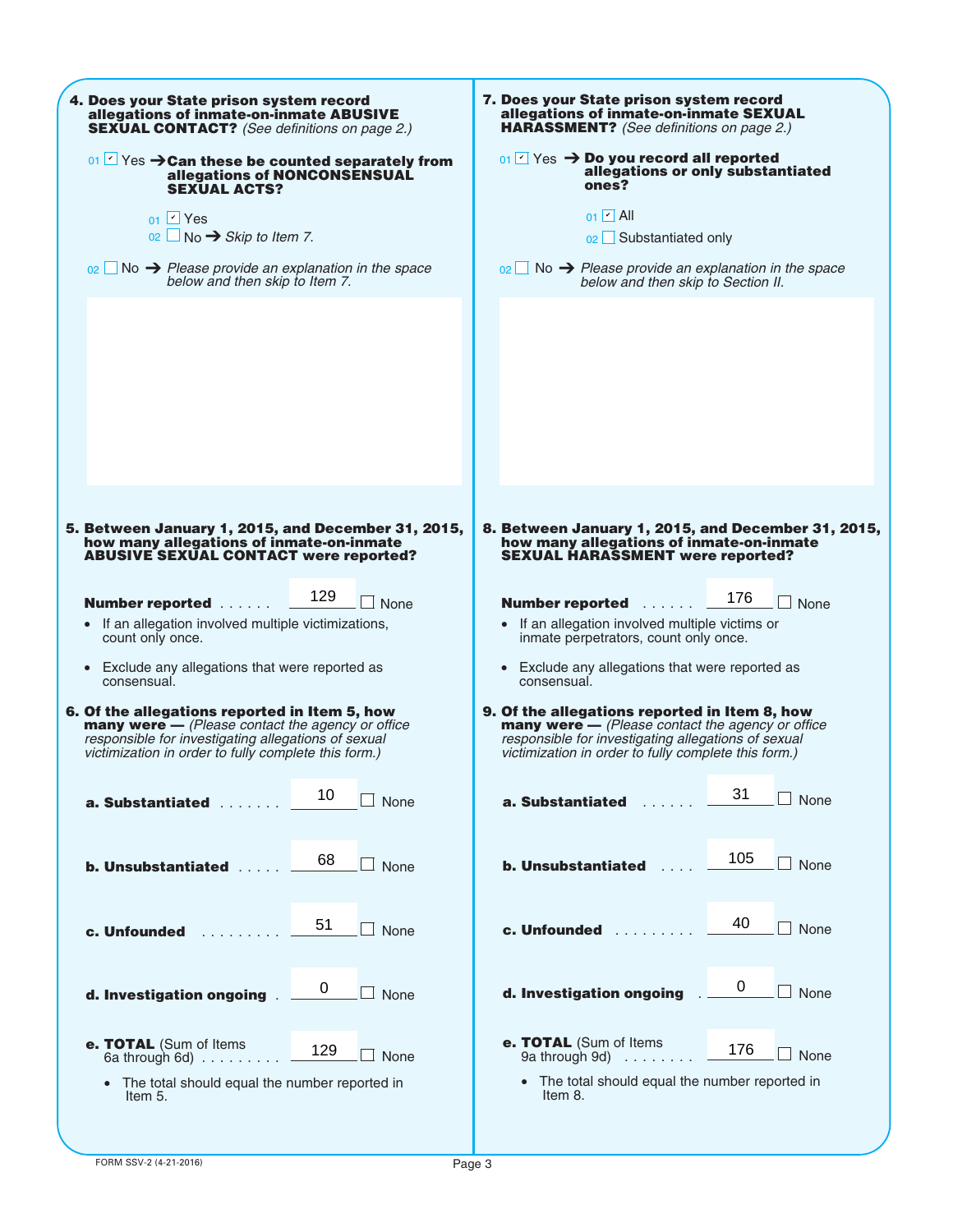# **SECTION II – STAFF-ON-INMATE SEXUAL ABUSE**

# **DEFINITIONS**

The survey utilizes the definition of "sexual abuse" by a staff member, contractor or volunteer as provided by 28 C.F.R. §115.6 in the *National Standards to Prevent, Detect, and Respond to Prison Rape* (under the Prison Rape Elimination Act of 2003). For purposes of SSV, sexual abuse is disaggregated into two categories of staff-on-inmate sexual abuse. These categories are:

# **STAFF SEXUAL MISCONDUCT**

Any behavior or act of sexual nature directed toward an inmate by an employee, volunteer, contractor, official visitor or other agency representative (exclude family, friends or other visitors).

Sexual relationships of a romantic nature between staff and inmates are included in this definition. Consensual or nonconsensual sexual acts include—

• Intentional touching, either directly or through the clothing, of the genitalia, anus, groin, breast, inner thigh, or buttocks that is unrelated to official duties or with the intent to abuse, arouse, or gratify sexual desire;

## **OR**

• Completed, attempted, threatened, or requested sexual acts;

#### **OR**

• Occurrences of indecent exposure, invasion of privacy, or staff voyeurism for reasons unrelated to official duties or for sexual gratification.

# **STAFF SEXUAL HARASSMENT**

Repeated verbal statements, comments or gestures of a sexual nature to an inmate by an employee, volunteer, contractor, official visitor, or other agency representative (exclude family, friends, or other visitors). Include—

• Demeaning references to gender; or sexually suggestive or derogatory comments about body or clothing;

# **OR**

• Repeated profane or obscene language or gestures.

#### **10. Does your State prison system record allegations of STAFF SEXUAL MISCONDUCT?**

**01**  $\blacksquare$  Yes → Do you record all reported **occurrences, or only substantiated ones?**

**11. Between January 1, 2015, and December 31, 2015, how many allegations of STAFF SEXUAL MISCONDUCT were reported?**

# **Number reported** ....... 291 None

**12. Of the allegations reported in Item 11, how many were —** *(Please contact the agency or office responsible for investigating allegations of sexual victimization in order to fully complete this form.)*

| $_{01}$ $\vee$ Yes $\rightarrow$ Do you record all reported<br>occurrences, or only substantiate<br>ones?                                                                                                             |    |                |  |  |  |  |
|-----------------------------------------------------------------------------------------------------------------------------------------------------------------------------------------------------------------------|----|----------------|--|--|--|--|
| $01$ $\sim$ All<br>02 Substantiated only                                                                                                                                                                              |    |                |  |  |  |  |
| $_{02}$ No $\rightarrow$ Please provide an explanation in the space<br>below and then skip to Item 13.                                                                                                                |    |                |  |  |  |  |
|                                                                                                                                                                                                                       |    |                |  |  |  |  |
|                                                                                                                                                                                                                       |    |                |  |  |  |  |
|                                                                                                                                                                                                                       |    |                |  |  |  |  |
|                                                                                                                                                                                                                       |    |                |  |  |  |  |
| Between January 1, 2015, and                                                                                                                                                                                          |    |                |  |  |  |  |
| December 31, 2015, how many allegations of<br>STAFF SEXUAL MISCONDUCT were reported                                                                                                                                   |    |                |  |  |  |  |
| Number reported                                                                                                                                                                                                       | 91 | $\Box$ None    |  |  |  |  |
| If an allegation involved multiple victimizations,<br>$\bullet$<br>count only once.                                                                                                                                   |    |                |  |  |  |  |
| Of the allegations reported in Item 11, how<br><b>many were</b> — (Please contact the agency or office<br>responsible for investigating allegations of sexual<br>victimization in order to fully complete this form.) |    |                |  |  |  |  |
| a. Substantiated                                                                                                                                                                                                      | 15 | None           |  |  |  |  |
| <b>b. Unsubstantiated</b>                                                                                                                                                                                             | 43 | None           |  |  |  |  |
| c. Unfounded                                                                                                                                                                                                          | 33 | $\Box$ None    |  |  |  |  |
| d. Investigation ongoing                                                                                                                                                                                              | 0  | $\Box$ None    |  |  |  |  |
| e. TOTAL (Sum of Items<br>12a through 12d)                                                                                                                                                                            | 91 | $\blacksquare$ |  |  |  |  |

- 12a through 12d) ....... None
	- The total should equal the number reported in Item 11.